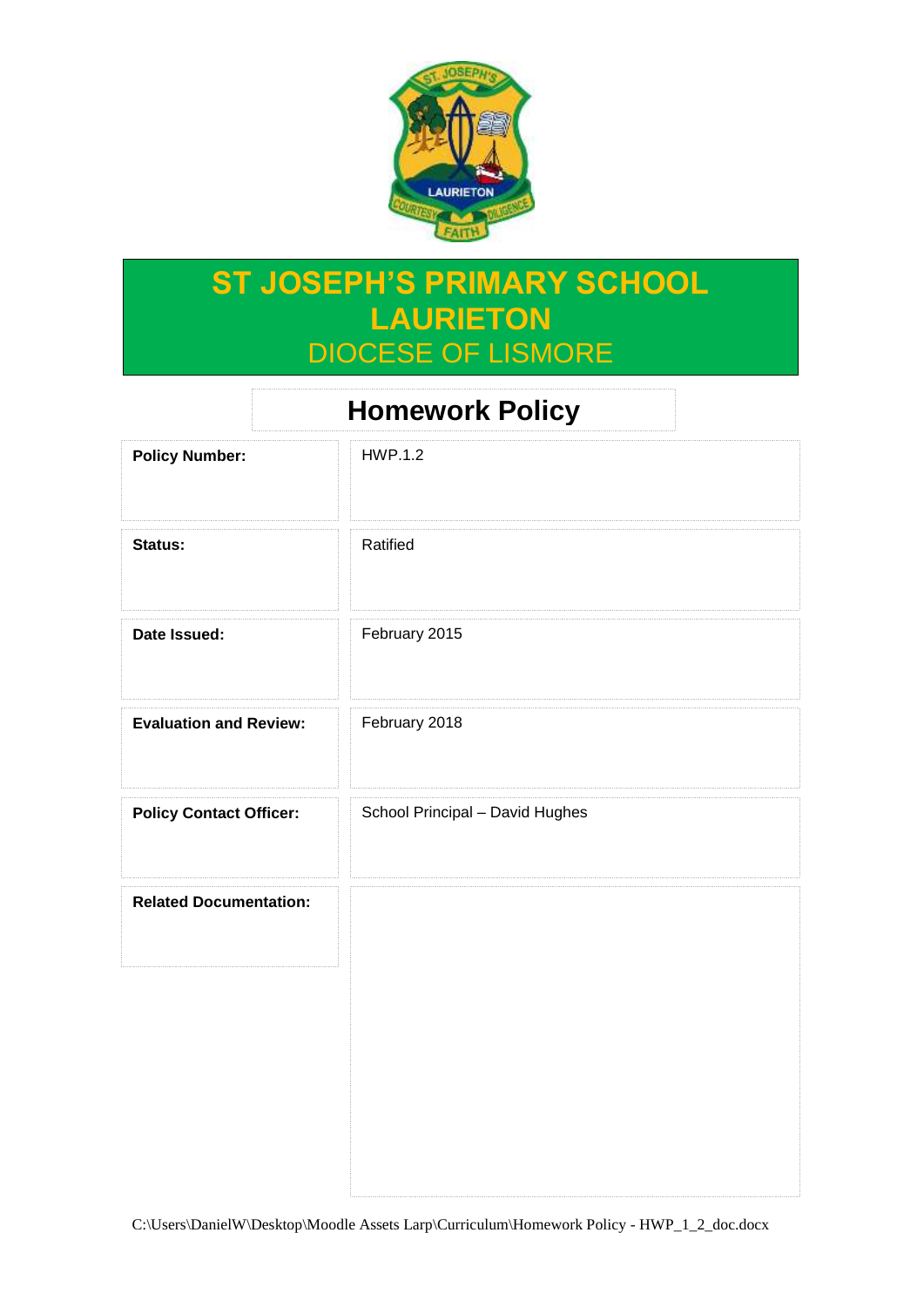## **Rationale:**

Homework benefits students by complementing classroom learning, fostering good study habits and providing an opportunity for students to be responsible for their own learning.

## **Scope:**

For the students of St Joseph's Laurieton

- To support and consolidate classroom learning.
- To develop positive study habits.
- To develop a responsibility for self-learning.

## **Principles:**

- The school's homework policy will be distributed to parents at the time of enrolment.
- This policy will be made available on the school website.
- Classroom teachers will set weekly homework appropriate to each child's skill level and age.
- Homework activities should be interesting, challenging and where appropriate, open-ended. A homework grid is recommended. Teachers who choose not to use the homework grid are to discuss this with the Principal before homework is issued.
- Each set task must be purposeful, meaningful and relevant to the current classroom curriculum.
- All written homework activities must be assessed with feedback and support provided by teachers.
- Each class should include in their homework a compulsory home reading component appropriate to the age, maturity and reading ability of the child.
- Student resource books "To Know Worship and Love" will be sent home regularly ie, at least twice a term and evidence shown that they have been read at home together with the child's family such as in home reading diaries or initialled on homework sheets.
- Homework should include a variety of activities that cover the whole development of the child. These could include: Spelling (Highly Recommended), Numeracy Activities (Highly Recommended). Other activities may include Physical Activities, Art/ Craft, Housework, Spiritual Reflection/Prayer, Outdoor Activities, Hobbies, ICT Activities or the gathering of additional information or materials.
- Children should not be placed on working lunch for not completing homework. Teachers will follow-up with parents of children who consistently do not complete homework with no explanation from their parents.
- Teachers may offer an incentive to complete homework as long as that incentive is available to students who have completed homework to the satisfaction of their parents or who have been exempted from doing homework because of family circumstances.
- Parents have the right to exempt their child from homework after consultation with the teacher.

# **Procedures:**

### **Early Stage One and Stage One (Kinder, Year 1 & Year 2)**

- Homework will consist mainly of reading activities (with the support of parents).
- Written Homework will generally not exceed 1 hour a week and will not be set on weekends or during vacation periods.

### **Stage Two (Years 3 & 4)**

- Homework will be comprised of: independent reading and recommended spelling and numeracy. An inquiry based research project may be included occasionally.
- Written Homework will generally not exceed 1.5 hours a week and will not be set on weekends or during vacation periods.

# **Stage Three (Years 5 & 6)**

Homework will be comprised of: independent reading and recommended spelling

C:\Users\DanielW\Desktop\Moodle Assets Larp\Curriculum\Homework Policy - HWP\_1\_2\_doc.docx